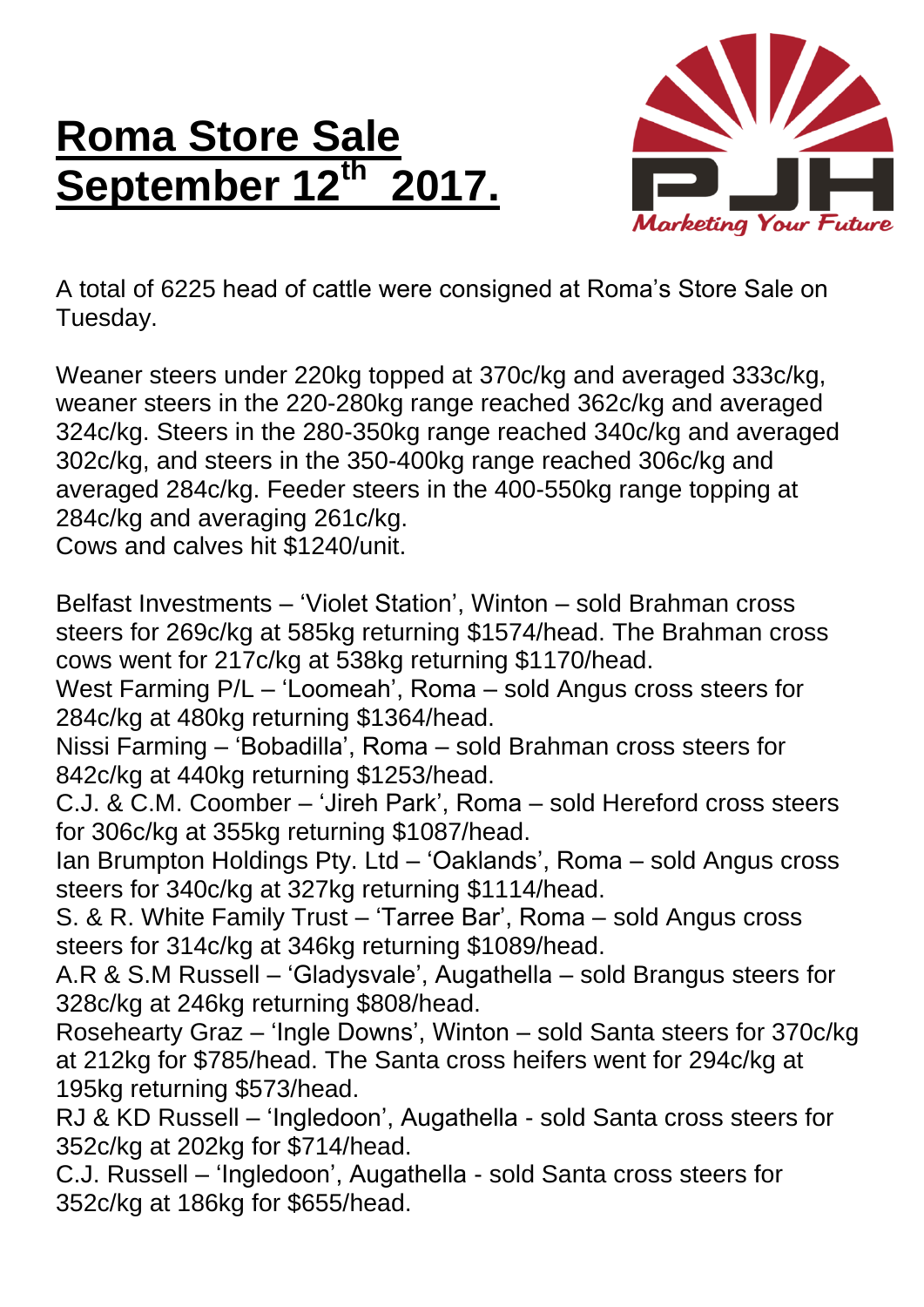Rotherfield Grazing Co – 'Valoak', Longreach - sold Santa steers for 338c/kg at 187kg for \$633/head. The Santa heifers went for 298c/kg at 216kg returning \$645/head.

AW & EJ Forster – 'Belfield Station', Winton - sold Charbray steers for 338c/kg at 263kg for \$892/head. The Charolais heifers went for 286c/kg at 271kg returning \$777/head.

E.J & C.F Rolfe – 'Marie Downs', Roma - sold Charolais steers for 338c/kg at 231kg for \$784/head. The Charolais cross heifers went for 292c/kg at 236kg returning \$692/head.

G.J. & M.J. Owens – 'Arranmore', Longreach - sold Santa steers for 342c/kg at 224kg for \$766/head.

Reynella Grazing Co – 'Reynella', Charleville - sold Droughtmaster cross steers for 336c/kg at 253kg for \$851/head.

SR & ML Phelps – 'Wilga View', Jackson - sold Angus cross steers for 332c/kg at 266kg for \$884/head.

CJ Keys – 'Longowan', Wandoan - sold Droughtmaster steers for 274c/kg at 585kg for \$1608/head.

Heifers under 220kg topped at 314c/kg and averaged 282c/kg, while heifers in the 220-280kg range topped at 292c/kg and averaged 272c/kg. Heifers in the 280-350kg range topped at 278c/kg, averaging 246c/kg. Heifers in the 350-450kg range topped at 266c/kg, averaging 247c/kg.

Rob Cornish Electrical Pty Ltd – 'Riverview', Mitchell – sold Charolais heifers for 280c/kg at 280kg returning \$785/head. TJ & J.M Caskey – 'Avalon', Mitchell - sold Charolais cross heifers for 306c/kg at 206kg returning \$632/head.

Bulls under 400kg topped at 332c/kg and averaged 260c/kg, while bulls in the 400–600kg range topped at 251c/kg and averaged 236c/kg. Bulls over 600kg topped at 271c/kg, averaging 256c/kg.

BC & KA Adams – 'Kingswood', Taroom – sold Droughtmaster bulls for 266c/kg at 680kg returning \$1810/head.

## *PJH sell 6 th position next week.*